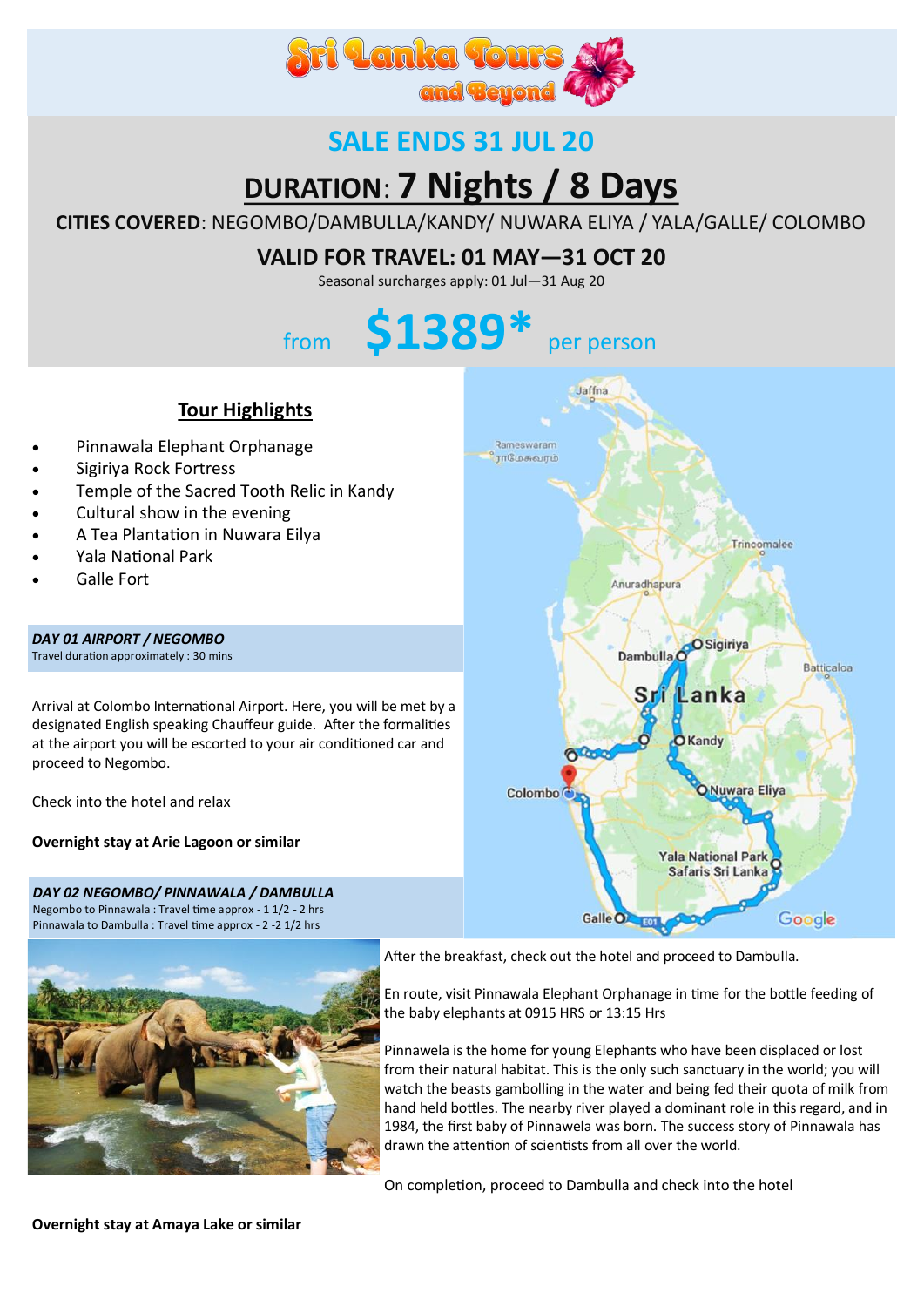After breakfast, proceed to climb Sigiriya rock fortress in the morning.

**Sigiriya** - Sigiriya or Lion Rock is an astonishing feat of engineering and construction. Built by an obsessed monarch in the 5th century, the most striking portion of Sigiriya, a terracotta and grey core of rock set in the cultural heart of Sri Lanka, rises a sheer 200 meters above a forested plain, its flattened summit sloping gently. A series of moats, ramparts and water gardens  $-$  remnants of an ancient city  $-$  spread out on two sides of the rock, with the remains of a pair of giant stone lion's paws still guarding the staircase that leads to the summit, once occupied by a royal palace. Designated a World Heritage Site by UNESCO in 1982, Sigiriya is Asia's best preserved city of the first millennium, showing complex urban planning around the base of the



rock, combined with sophisticated engineering and irrigation skills in the palace perched on the summit.

On completion proceed to Kandy

Once in Kandy, proceed to do the city tour of Kandy

**Sri Dalada Maligawa** or the Temple of the Sacred Tooth Relic is a Buddhist temple in the city of Kandy, Sri Lanka. It is located in



the royal palace complex which houses the relic of the tooth of Buddha. Since ancient times, the relic has played an important role in local politics because it is believed that whoever holds the relic holds the governance of the country. Kandy was the last capital of the Sri Lankan kings and is a UNESCO world heritage site partly due to the temple.

Evening enjoy the cultural show



Cultural show: These shows essentially comprise various styles of Kandyan dance, and are quite popular with visitors to the Hill Capital. The Centre overlooks the scenic lake as it is located along its shore. Early Birds can also be privy to handicraft showroom and workshops that are located alongside the Centre.

On completion, check into the hotel

#### **Overnight stay at Earl's Regent Hotel or similar**

After breakfast at the hotel, spend the rest of the day at leisure enjoying the hotel amenities.

#### *DAY 04 LEISURE AT KANDY -The Vehicle will be there at disposal only for 30km per day*

#### **Overnight stay at Earl's Regent Hotel or similar**

After breakfast check out the Hotel and proceed to Nuwara Eliya En route visit a Tea plantation

#### *DAY 05 KANDY / NUWARA ELIYA* Travel Time - 2 1/2 to 3 hrs

Once in Nuwaraeliya, go on a sightseeing tour.

**Nuwara Eliya** is set in the heart of tea-country is a beautiful town where the British succeeded in creating a replica of the English countryside, with homes in styles from Georgian to Queen Anne. Well-kept lawns with hedges, an Anglican church, a famous golf course and beautiful parks give the place an air of nostalgia. Situated 6,200 feet above sea level, the air is cool and fresh – a serene retreat from the hustle and bustle of the city life.

Pony and Horse riding is available at the turf club of Nuwara Eliya to facilitate you with some sports and adventure..

On completion of the City Tour, check into your hotel and relax



#### **Overnight stay at Horton Towers or similar**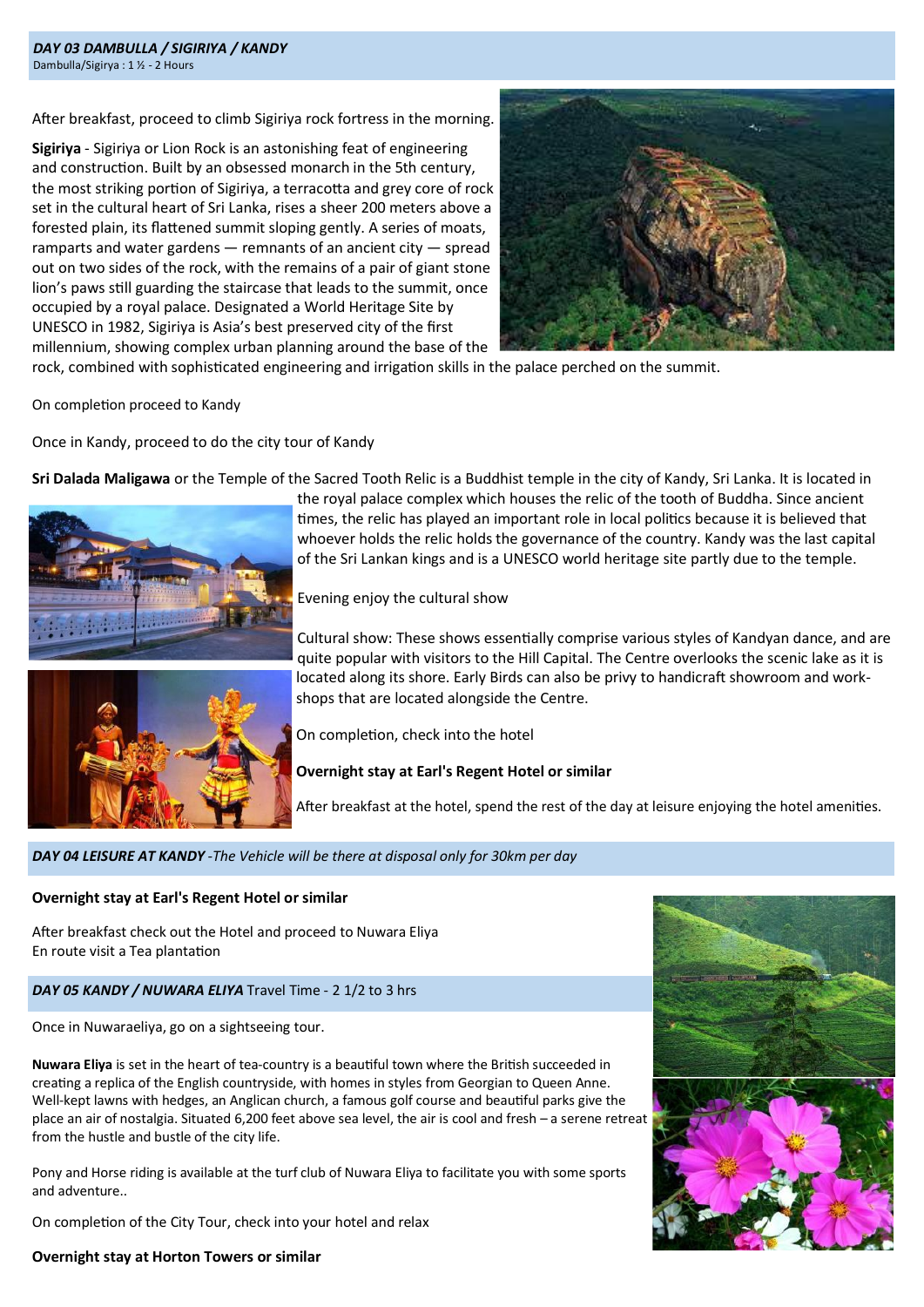*DAY 06 NUWARA ELIYA / YALA*  Nuwara Eliya to Yala - 4 - 4 1/2 hrs.

After breakfast, check out of the hotel and proceed to Yala. Once in Yala, visit the Yala National Park for an exciting 4 X 4 Jeep safari.

**Yala National Park** is a widely known Sri Lankan forest reserve which is located in the southeast part of the island. It is prominent among the other national parks due to the fact that it has the highest density of leopards. The park is an internationally recognized wild life preservation, which is about 309 km away from Colombo, the capital of Sri Lanka. Though the reserve is spread in about 1,259 square km of land, a mere 141 square km block is open for the public.

On completion of the wildlife safari, Check in to your hotel and relax

#### **Overnight stay at EKHO Safari or similar**

*DAY 07 YALA / GALLE*  Yala/Galle- 3 1/2- 4 hrs



After breakfast check out of the hotel and proceed to Galle for your beach stay.



**Galle** is a coastal town where the Dutch presence is still visible. Galle was an ancient port (said to be the legendary Tarshish of the Bible), and our first international commerce and trade centre. Today, Galle is the bustling provincial capital and administrative centre of the south. It is famous for its lovely Unawatuna Bay, where the sea is reef protected and therefore safe for swimming. The old Dutch "Star Fort" (a World Heritages Site) covering 36 hectares, the well-preserved Groote Kerk (Dutch Church), Dutch Government House, the New Oriental Hotel (built in 1684) old bell tower and a tide-based Sewage-System, also introduced by the Dutch. In Galle they still make the Dutch 'pillow-lace' and do fine ebony carving and gem polishing.

Check in to your hotel and spend the rest of the day at leisure or take a stroll by the beach.

**Overnight stay at Amari Galle or similar**

*DAY 8 GALLE/ AIRPORT* Travel Time- 2 1/2- 3 hrs

#### *After breakfast, spend the rest of the day at leisure.*

*Once you've checked out from your hotel, you will be transferred to the Colombo Airport to catch your flight back home.*



*~ End of Tour ~*